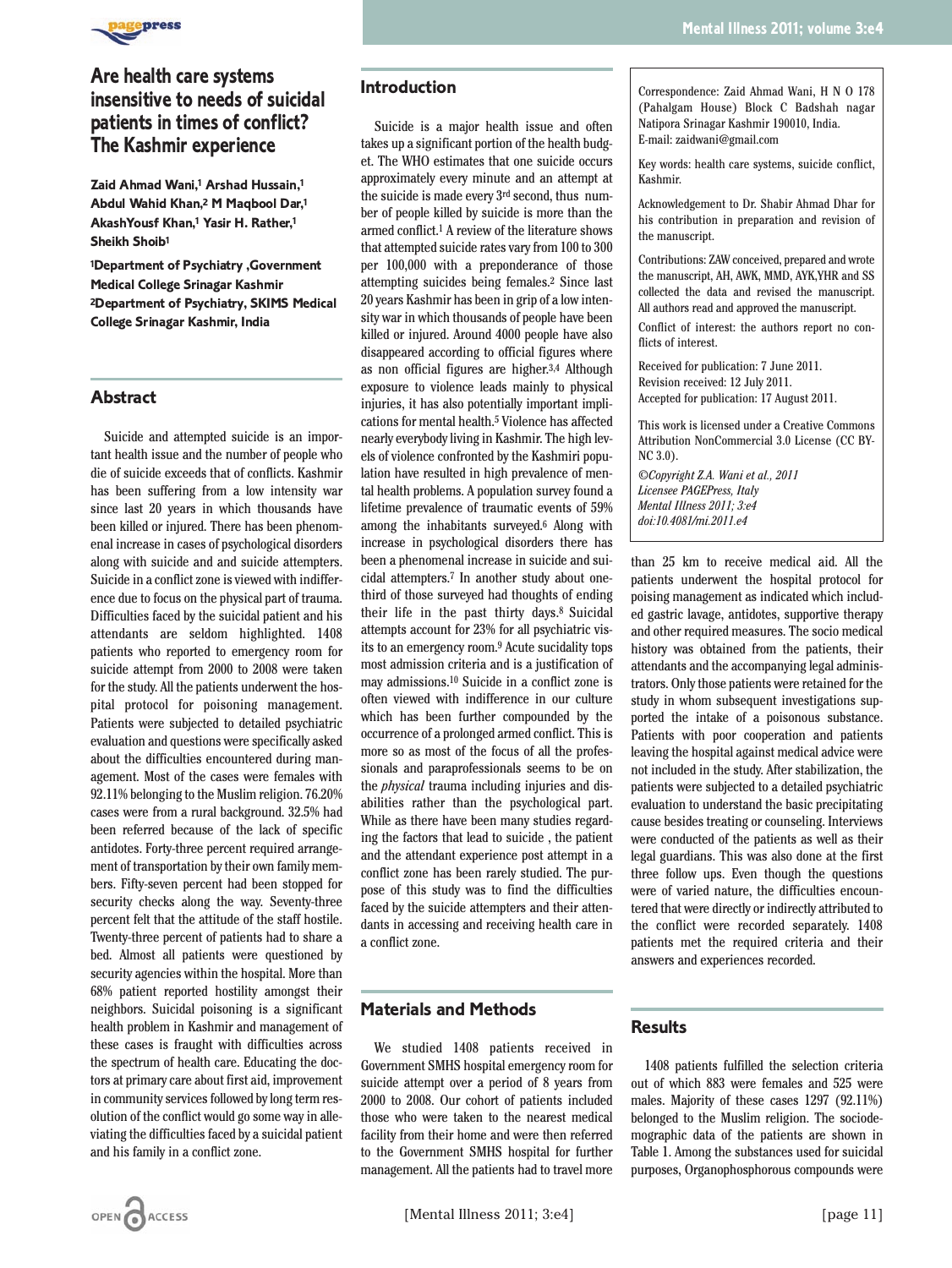

|           |  | Table 1. Socio demographic profile of |  |
|-----------|--|---------------------------------------|--|
| patients. |  |                                       |  |

|                             | <b>Number</b> | $\frac{0}{0}$ |  |  |  |
|-----------------------------|---------------|---------------|--|--|--|
| Gender                      |               |               |  |  |  |
| Males                       | 525           | 37.28         |  |  |  |
| Females                     | 883           | 62.71         |  |  |  |
| Age                         |               |               |  |  |  |
| <15                         | 184           | 13.06         |  |  |  |
| $16 - 30$                   | 851           | 60.44         |  |  |  |
| $31 - 45$                   | 267           | 18.96         |  |  |  |
| >45                         | 106           | 7.52          |  |  |  |
| Marital status              |               |               |  |  |  |
| Married                     | 342           | 24.28         |  |  |  |
| Unmarried                   | 989           | 70.24         |  |  |  |
| Divorced                    | 52<br>25      | 3.69          |  |  |  |
| Separated                   |               | 1.77          |  |  |  |
| Domicile                    |               |               |  |  |  |
| Rural                       | 836           | 59.37         |  |  |  |
| Urban                       | 267           | 19.03         |  |  |  |
| Semi urban                  | 305           | 21.66         |  |  |  |
| Economic class              |               |               |  |  |  |
| Upper                       | 239           | 16.97         |  |  |  |
| Middle                      | 901           | 63.99         |  |  |  |
| Lower                       | 268           | 19.03         |  |  |  |
| Family status<br>Joint      | 536           | 38.06         |  |  |  |
| Nuclear                     | 645           | 45.80         |  |  |  |
| Extended                    | 227           | 16.12         |  |  |  |
|                             |               |               |  |  |  |
| Education                   | 127           |               |  |  |  |
| Illiterate<br>Primary level | 164           | 9.01<br>11.64 |  |  |  |
| Undergraduate               | 759           | 53.90         |  |  |  |
| Graduate                    | 328           | 23.29         |  |  |  |
| Postgraduate                | 30            | 2.13          |  |  |  |
| Occupation                  |               |               |  |  |  |
| Student                     | 760           | 53.97         |  |  |  |
| Home makers                 | 464           | 32.95         |  |  |  |
| Self employed               | 121           | 8.59          |  |  |  |
| Government employed 63      |               | 4.47          |  |  |  |
| Religion                    |               |               |  |  |  |
| Muslim                      | 1297          | 92.1          |  |  |  |
| Hindus                      | 28            | 1.98          |  |  |  |
| Sikhs                       | 59            | 4.19          |  |  |  |
| Others                      | 24            | 1.70          |  |  |  |

their own family members. Fifty-seven percent were transported in the government ambulances with 11% of these having to wait for more than hour as the driver was not easily contacted or the ambulance did not have fuel in the tank. Of the 1408 cases who were questioned about the speed of the transport 57% revealed that they had been stopped for security checks along the way with one or more stoppages. Thirteen percent had been stopped more than thrice.

Amongst the cases who reached our hospital, the attendants of 73% revealed that they felt that the attitude of the staff was hostile towards the patient as well as the attendants. All of them felt that they were treated with suspicion. Seventy percent reported that an important staff member in the poison management team was not easily traceable. Twenty-three percent of patients had to share a bed after admission with another patient or had to be kept on the floor in the ward. Beds for these patients became available only after 24-48 hours. Almost all patients were questioned by security agencies about the circumstances of the poisoning within the hospital creating a real atmosphere of fright amongst the attendants. More than 68% patient reported hostility amongst their neighbors after their return from the hospital. The hostility among the neighbors was a manifested as reluctance to talk with the victim, avoidance of contact, decreased socializing, angry looks and even swearing. This was particularly seen among the elderly but less in the younger age counterparts. Even after a prolonged follow up most cases felt a distinct sense of hostility among their neighbors. This was reported as the main cause of reluctance in continued follow up to the psychiatry department of our hospital.

## **Discussion**

Kashmir has been suffering from a low intensity conflict for the last 20 years. The fatalities, injuries and disabilities suffered during attacks and fighting are obvious examples of the impact of conflict.3,4,6,7,8 However, there are also health consequences from the breakdown of services. These indirect consequences may remain for



many years even after a conflict ends. With the decline of the economy, constant fear and uncertainty the stress levels in the valley have become considerably higher. Due to the tenuous nature of our medical resources sometimes trivial injuries cause death due to the delay in intervention adding to an already stressful environment. No study about the problems facing suicidal poisoning cases and their attendants vis a vis management problems has been conducted in an conflict zone. There has been approx. 60% increase in suicide rate world over the last several years,1 a recent study in Kashmir has found that the number of suicidal attempts has increased more than 250% over the last 18 years compared with the pre turmoil period.7 This increase can be seen as a result of overwhelming of the coping strategies due to excessive external stresses. Vicious circle of violence along with insecurity and loss of job opportunity has provided a very fertile ground for attempting suicide. Insurgency situations like ours have a few peculiar problems which may or may not be seen not seen in normal type of settings. From the initial availability of poisonous substances to the problems in the hospital these seriously undermine the health care and subsequent management. More than 95% patients in our study were referred directly or indirectly to a tertiary care center. A health care system is one of the earliest casualties of the social and economic disruption in conflict. This thing is reflected in the absence or decreased medicines, staff and infrastructural facilities including ill equipped primary and secondary health centers. These difficulties are compounded at the primary centers by non availability of ambulance services due to lack of petrol, absence of driver or use of the vehicle for purposes other than it is supposed to be used for. All the above factors lead to high percentage of patients being referred along with the delay in referrals which was more than one hour in 11% of our patients.

The hallmark of a conflict zone is establishment of check points at frequent places leading to delay in reaching hospitals. patients from far flung and border areas particularly have to face lot of inconvenience and greater number of

| Table 2. Psychiatric Morbidity in suicidal attempters. |  |  |  |
|--------------------------------------------------------|--|--|--|
|--------------------------------------------------------|--|--|--|

| S.No. | <b>Diagnosis</b>                                        | N   | $\frac{0}{0}$ |
|-------|---------------------------------------------------------|-----|---------------|
|       | Adjustment disorder with or without depressive features | 510 | 36.22         |
| 2.    | Depressive disorder                                     | 375 | 26.63         |
| 3.    | Post traumatic stress disorder                          | 129 | 9.16          |
| 4.    | Panic disorder                                          | 42  | 2.98          |
| 5.    | Personality disorders                                   | 101 | 7.17          |
| 6.    | Substance abuse                                         | 51  | 3.62          |
|       | Bereavement/grief reaction                              | 64  | 4.54          |
| 8.    | Schizophrenia & other psychotic disorders               | 71  | 5.04          |
| 9.    | No identifiable cause                                   | 46  | 3.26          |
| 10.   | Others                                                  | 19  | 1.34          |